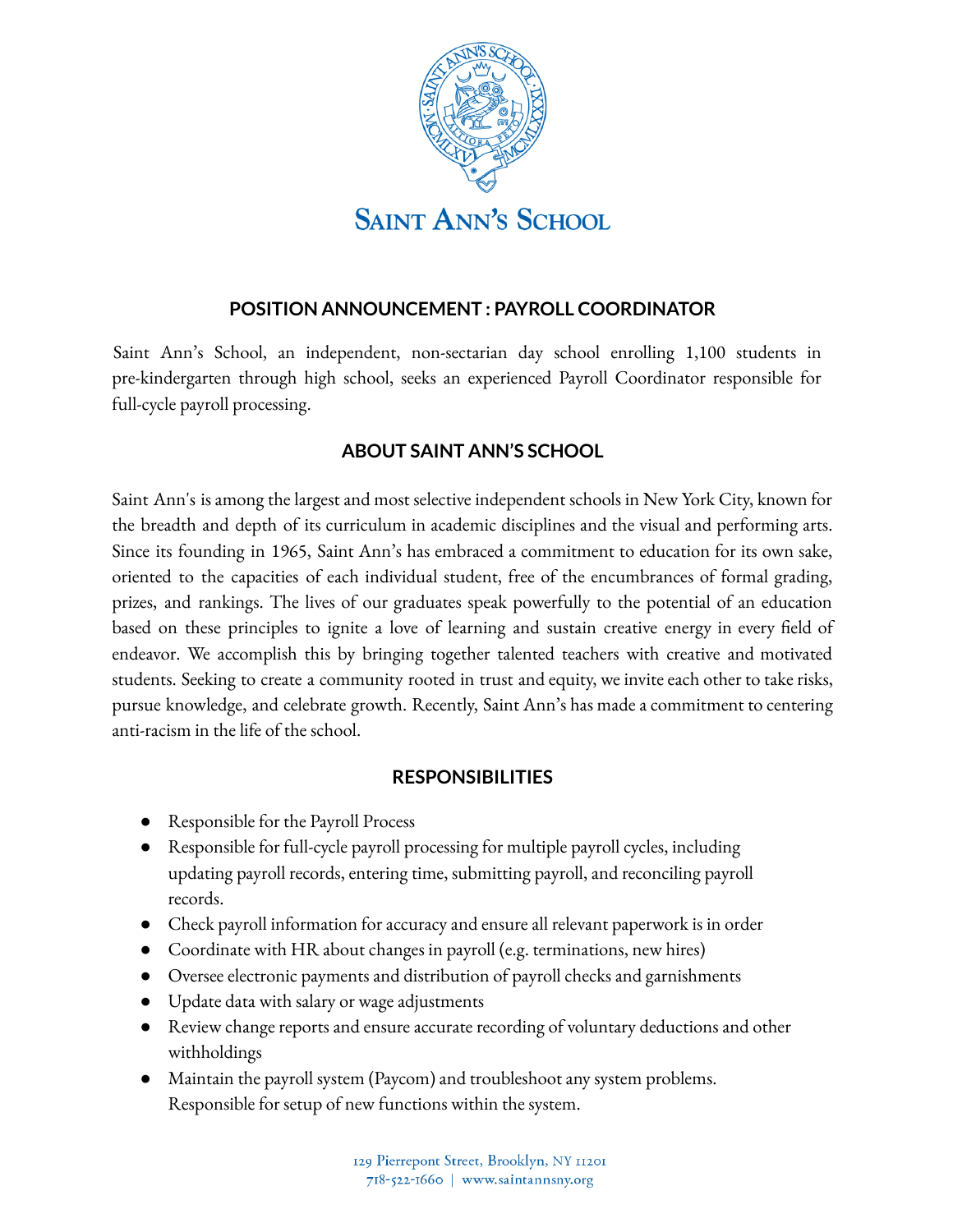

- Review tax compliance and remain knowledgeable in applicable state and federal regulations. Ensure any corrections needed are coordinated with the payroll company.
- Respond in a timely manner and proactively correspond with colleagues on payroll matters.
- Ensure open lines of communication and strong partnership with managers on payroll matters.
- Plan and develop training materials for department chairs and employees.
- Recommend changes to procedures to improve efficiency and accuracy.

# **PROFESSIONAL REQUIREMENTS**

- Bachelor's Degree
- 3 5 years experience in payroll processing
- Working knowledge and recent experience with Paycom required
- Experience in independent schools and/or non-profit administration a plus Demonstrated skill in using MS Office, especially Excel
- High level of organization skills with an attention to detail and deadlines Think logically, make decisions and solve problems
- Maintain integrity and professionalism at all times
- Communicate effectively with all constituents in a school environment

# **COMPENSATION**

A competitive compensation package, commensurate with level of experience, plus benefits.

# **APPLICATIONS**

Interested applicants should send a cover letter and a resume to PayrollCoordinator@saintannsny.org. Candidates who identify as members of historically underrepresented groups are strongly encouraged to apply. Position is open until filled.

# **NOTICE OF NONDISCRIMINATORY POLICY**

Saint Ann's School admits students of any race, color, religion, creed, gender, disability, national or ethnic origin, sexual orientation or any other category protected by applicable federal, state or local law, to all the rights privileges, programs, and activities generally accorded or made available to